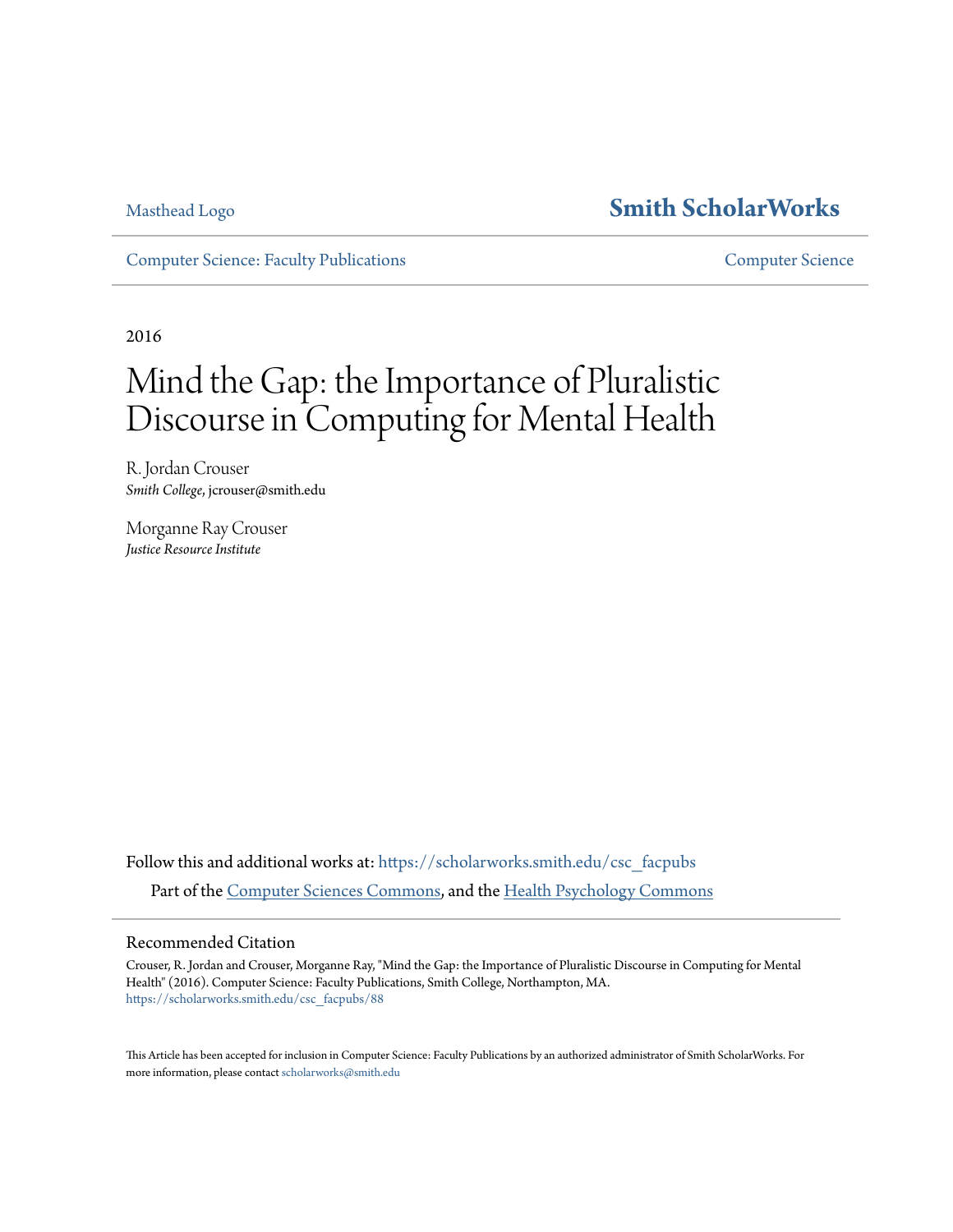# **Mind the Gap: the Importance of Pluralistic Discourse in Computing for Mental Health**

R. Jordan Crouser Smith College Northampton, MA jcrouser@smith.edu

#### **ABSTRACT**

A large amount of HCI research leverages studies from psychology to try to understand how humans work. Unfortunately, there is often a disconnect between the tightlycontrolled laboratory studies being referenced and the application of this knowledge in practice. At the same time, many mental health practitioners are beginning to turn toward computational tools to help stretch limited resources and support equitable access to mental healthcare. These efforts could be dramatically enhanced by leveraging what the HCI community has learned about promoting active engagement and designing unobtrusive interfaces. By facilitating collaboration between HCI researchers and practitioners in the field of human services, we are working to understand how our historically separate disciplines might better be able to support one another and together reimagine what constitutes a therapeutic intervention in the 21st century.

#### **Author Keywords**

HCI, mental health, social work, positive computing, interdisciplinary collaboration.

#### **ACM Classification Keywords**

H.5.m. Information Interfaces and Presentation (e.g. HCI): Miscellaneous

## **INTRODUCTION**

As we consider the role human-computer interaction might play in promoting mental health and well-being, we have the opportunity to reflect on the communities of practice with which we engage and consider the benefits of expanding that circle. For example, HCI research has benefitted from many successful collaborations with researchers in psychology to help understand how humans think and interact with their surroundings. Indeed, there is an enormous body of experimental psychology research that digs deep into exploring what makes a human tick. However, there is often an unfortunate disconnect between tightly-controlled studies conducted in the lab and the application of these findings in practice. In

To appear in *ACM SIGCHI'16 #chi4good: Workshop on Computing and Mental* Health, 8 May 2016, San Jose, CA. Copyright © 2015 ACM ISBN/14/04...\$15.00.

Morganne Ray Crouser, LICSW Justice Resource Institute Needham, MA mcrouser@jri.org

order to move beyond the confines of the lab, HCI researchers must learn complementary techniques for assessing and modulating human behavior that don't rely on between-subjects comparison.

At the same time, mental health resources are stretched to unprecedented levels. Many mental health practitioners are considering whether computational tools might help these limited resources go further and support equitable access to mental healthcare for all people. In addition to tools that enable access, research in promoting active engagement and designing unobtrusive interfaces could dramatically enhance these efforts and help reimagine what constitutes a "therapeutic intervention". This is particularly true in the field of social work, which is committed to fostering mental health through the eradication of social injustice and which has listed engaging with technology as one of its core challenges [\[4\]](#page-4-0).

In this position paper, we argue for the breakthrough potential of partnerships between researchers in the fields of HCI and social work, as well as identify some key areas of concern in forging such collaboration. By facilitating dialogue between HCI researchers and practitioners in the field of human services, we are working to understand how our historically separate disciplines might better be able to support one another in making progress toward innovative mental healthcare that is both disruptive and accessible. In the following sections, we will describe in detail the potential benefits of forging ongoing collaboration from our perspective as members of the social work and HCI communities, and through these voices articulate some of the opportunities we've identified. Through this work, we hope to challenge our respective communities to actively engage with one another, and to collectively reimagine mental healthcare for the 21st century.

#### **A SOCIAL WORK PERSPECTIVE**

According to the Bureau of Labor Statistics, as of 2015 there are more than 640,000 social workers providing mental health services in the United States [\[5\]](#page-4-1). To put this number into perspective, that is more than the total of all other mental health care professionals combined<sup>[1](#page-1-0)</sup>. Even so, while the social work community is currently utilizing all available human capital,

Permission to make digital or hard copies of all or part of this work for personal or classroom use is granted without fee provided that copies are not made or distributed for profit or commercial advantage and that copies bear this notice and the full citation on the first page. Copyrights for components of this work owned by others than ACM must be honored. Abstracting with credit is permitted. To copy otherwise, or republish, to post on servers or to redistribute to lists, requires prior specific permission and/or a fee. Request permissions from permissions@acm.org.

<span id="page-1-0"></span><sup>&</sup>lt;sup>1</sup>In 2015, the following mental health professions were surveyed by the Bureau of Labor Statistics: mental health counselors and marriage and family therapists (166,300), psychologists (160,200), psychiatrists (25,080), school and career counselors (262,300), and social workers (640,000).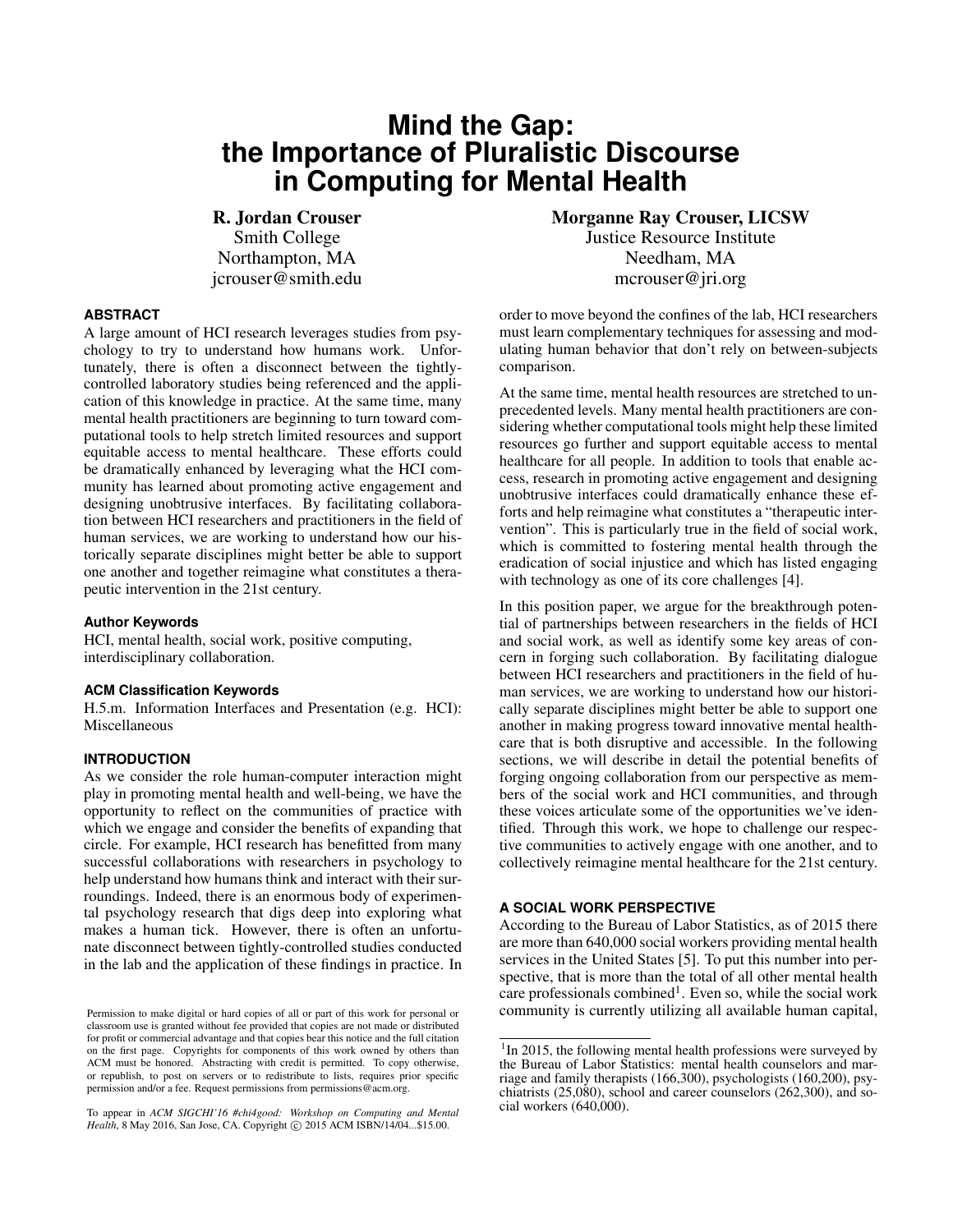in many cases we are still not able to meet the needs of the clients and communities we serve.

The issue of scalability becomes profoundly evident when looking at the changing perspectives on the delivery of mental healthcare toward the end of the last century. Up through the 1970s, best practice in mental healthcare dictated that clients received services in controlled settings [\[7\]](#page-4-2) (such as hospitals and residential programs) in order to ensure their safety. Toward the end of that decade, the emphasis shifted toward providing access to care in the client's home and community, facilitating the use of natural support systems and preservation of human dignity.

While the shift from institutional to home-based care has resulted in improved outcomes in both the short and long term, it has also increased the number of staff needed to serve any given client or community. Increased safety concerns for staff dictate that many agencies adopt a "buddy system" approach to providing home visits to high-risk clients. In addition, working in the community means that providers now spend substantially more time traveling between sessions. This is particularly true in rural communities, which are consequently chronically underserved for mental health resources. Couple this with reduced funding for new programs, rising poverty rates which are correlated with rising rates of protective concerns, and a tremendously high rate of burnout in providers (30% to 60% in some cases [\[2\]](#page-4-3)), and the outlook for providing equitable access to mental health resources looks heartbreakingly bleak.

In light of this, advances in computational tools and humancomputer interfaces have the potential to dramatically alter the landscape of mental health in the coming decade. This was underscored for the social work community with the American Academy of Social Work and Social Welfare's release of the 2015 Grand Challenges for social work, which called out "Practice Innovation through Technology in the Digital Age" as one of the 12 most compelling issues facing the profession:

Information and Communication Technology (ICT) is transformational in its power to connect, create access to, and embolden new opportunities to rethink social work practice... As the world becomes increasingly reliant on technology, a grand challenge for social work is to harness technological advancements and leverage digital advances for social good [\[4\]](#page-4-0).

As a field, social work has been slow to adopt new technologies. This is believed to be a result of ethical and privacy concerns, lack of ongoing training, and adherence to old fashioned predisposition toward face-to-face interactions [\[10\]](#page-4-4). This call to action encourages social workers to innovate and integrate technology into everyday social work practice. In so doing, we hope to improve the outcomes of interventions and increase access to services in populations who have been historically underserved.

That said, this same document also highlights the profound disconnect between social work and the computational sciences. The Grand Challenge suggests collaboration with

"technologists, computer scientists, [and] software engineers" [\[4\]](#page-4-0), but only in generalities; it provides little guidance as to precisely which aspects of computer science research would be likely to result in fruitful collaboration. To meet this challenge, social work doesn't just need specialized software; we need to understand the implications of introducing technology into the social worker-client relationship, and to challenge some long-held assumptions about the nature of therapeutic intervention. Because of this, we believe that collaboration with researchers in HCI is at the top of this list.

# **AN HCI PERSPECTIVE**

Research in HCI often references work from experimental psychology to ground the design of novel systems and interaction paradigms. As we explore the potential for computational interventions to improve mental health, as well as strive to better understand the influence technology has on the mental health of human beings, we would anticipate the roots of this collaboration to grow even deeper. Indeed, many of the core values of psychology dovetail beautifully with those held by the HCI community. Excerpting from the American Psychological Association:

Psychology is a diverse discipline, grounded in science, but with nearly boundless applications in everyday life. Some psychologists do basic research, developing theories and testing them through carefully honed research methods involving observation, experimentation and analysis. Other psychologists apply the discipline's scientific knowledge to help people, organizations and communities function better [\[1\]](#page-4-5).

This is particularly poignant in light of this year's conference theme: *#chi4good*. Highlighted in the message from the CHI 2016 Day of Service Chairs:

For decades, the CHI community has helped to transform the experiences people can have with new technologies. From understanding users' needs, to exploring the impact of new technologies, to building those empowering technologies, the CHI community takes action every day to bring about change [\[3\]](#page-4-6).

As the chairs of this workshop articulate in their rationale for bringing together this community, it is our sincere hope we will be able to design technologies that can "...help mental health professionals provide better quality help, and are at the heart of new models of care [\[6\]](#page-4-7)."

Unfortunately, there is often a significant disconnect between what we learn from the tightly-controlled laboratory studies we most often reference and the application of these findings in practice. This may be true in large part because rigorous psychological studies often isolate a specific functional, emotional, or behavioral factor in order to demonstrate a particular effect. While this results in findings that we believe to be reproducible and generalizable, our reliance on controlled studies runs the risk that we will presume the independence of various factors that may in reality be intimately related.

The myriad fields that study human behavior have observed this problem for ages: laboratory psychology, clinical psy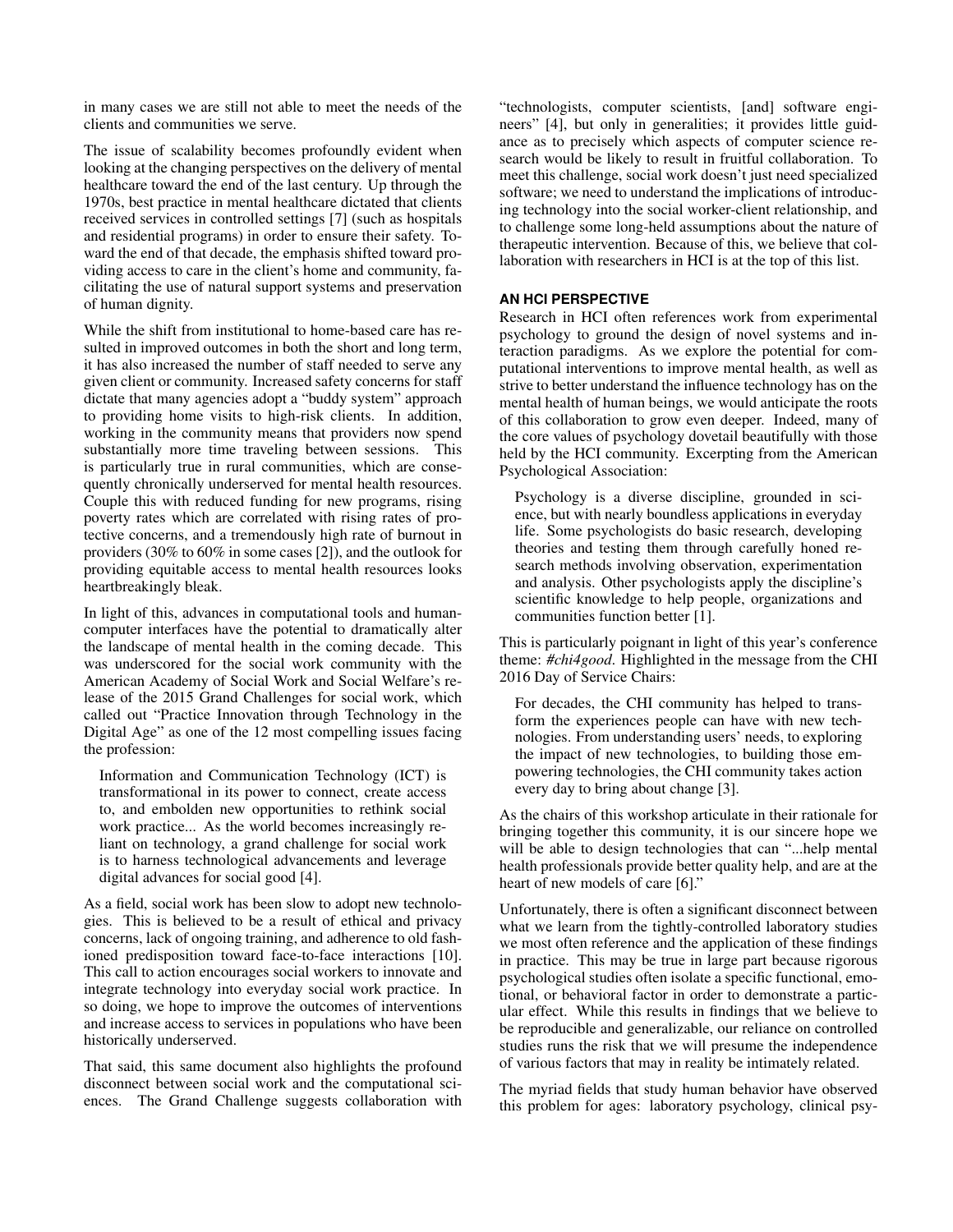chology, sociology, and social work (just to name a few) each take very different approaches to observing and explaining human behavioral phenomena. The development of radical, disruptive technologies that alter the way we think about and promote mental health requires us to engage all of these perspectives. In doing so, we must internalize the value of techniques that evaluate mental health in ways that are both substantive, and uncomfortably qualitative.

We believe that the benefits to the HCI community in partnering with other mental health practitioners run much deeper than learning new methods for assessing and validating the systems we build. For example, consider the perspective of the National Association of Social Workers (emphasis added):

The primary mission of the social work profession is to enhance human well-being and help meet the basic human needs of all people, with particular attention to the needs and empowerment of people who are vulnerable, oppressed, and living in poverty... Fundamental to social work is attention to *the environmental forces that create, contribute to, and address problems in living* [\[9\]](#page-4-8).

As HCI researchers, many of us consider ourselves problemsolvers, tool-builders, tinkerers. We are very good at identifying a specific gap, and designing an appropriately-shaped solution to fill it. In the same breath, we must strive be selfaware of our instinct to reduce the problems we face in designing for mental health to single-point solutions. As Goldkind and Wolf stated in their discussion of disruptive technologies for social work practice:

Although technological innovation continuously alters the landscape of human possibility, it does not guarantee momentum toward the values of social justice. Social work is both uniquely positioned and ethically obligated to ensure that the drive of technological evolution is a project open to all, and that it does not replicate or amplify existing inequalities [\[8\]](#page-4-9).

We argue that HCI is equally obliged to ensure that the arch of technological advancement is socially just. Understanding the role human-machine interaction might play within a larger sociocultural context is of critical importance as we work to situate computational tools as legitimate resources for promoting mental health. We can begin to do this by collaborating with disciplines that approach mental healthcare from a systems perspective, striving to end the oppression and injustice that so often form the insidious roots of trauma.

# **POTENTIAL PITFALLS**

Barriers to successful collaboration between HCI and social workers are many. On the surface, we observe that collaborative work between these two fields is currently uncommon. Overcoming this inertia will require a great deal of effort on behalf of institutions on both sides to forge new working relationships, as well as the development of a shared language through which we can effectively communicate our ideas. Once these relationships are forged, we must still acknowledge that there is limited infrastructure to support these collaborations.

#### **Supporting Collaboration: Money and Space**

The issue of limited funding is not unique to either social work or computer science, but the procurement of grants and other supports becomes all the more challenging when the work crosses the identified boundaries of either field. Funding entities also operate at drastically different scales for institutional research than they do for community-based intervention, which can prove challenging in scoping interdisciplinary collaborative work. In addition to funding, we must also push for more opportunities to engage in critical discourse as an interdisciplinary community. Workshops like this one are an excellent start; we should continue to challenge ourselves to push for the creation of inclusive spaces on both sides of the divide.

## **Rewarding Collaboration: Publication**

The problems we will have to address in order to achieve our collective goal of improved mental health will not be solved overnight; we will need to incentivize new researchers to incorporate this line of inquiry into their core research agendas and pursue it with passion. Unfortunately, social work has few venues dedicated to the discussion of advancement in the study of technology as used in mental healthcare. The discussions that do happen within the context of social work journals and conferences tend to focus on the use of specific conventional applications and software. Similarly, practical applications of existing techniques may be overlooked in computational circles in favor of contributions highlighting novel interfaces or interaction paradigms, even when the former presents a profound advancement in promoting the wellbeing of humans and society. If we are going to be successful in forging lasting partnerships across this divide, each community must be willing to carefully consider how it evaluates the merit of interdisciplinary work, and whether and how that work is counted toward tenure and promotion.

#### **Challenging Notions of "Therapy" and "Mental Health"**

In integrating technology into mental healthcare, we must also guard against the temptation to be overly rigid in what we are willing to define as "therapeutic". While the therapeutic applications of cognitive behavioral training software or simulated *in vivo* exposure through virtual reality environments are clear, the use of social media and video games has not yet earned such a designation, despite studies observing their potential for therapeutic benefit. In considering the application of interactive technologies to support mental health, we must open our definition of "therapeutic" to include any intervention or facilitated opportunity for a client's growth, empowerment, or improved wellbeing. At the same time, it is also critical that the systems we design privilege the client's selfdetermination. It should not be the goal of any intervention to adjust the client to meet an objectively desirable outcome, but rather to partner with clients to increase their capacity to meet their own goals. To do so, we must challenge ourselves to be critical of our socially-constructed definitions of "sane", "mentally healthy", and "normal."